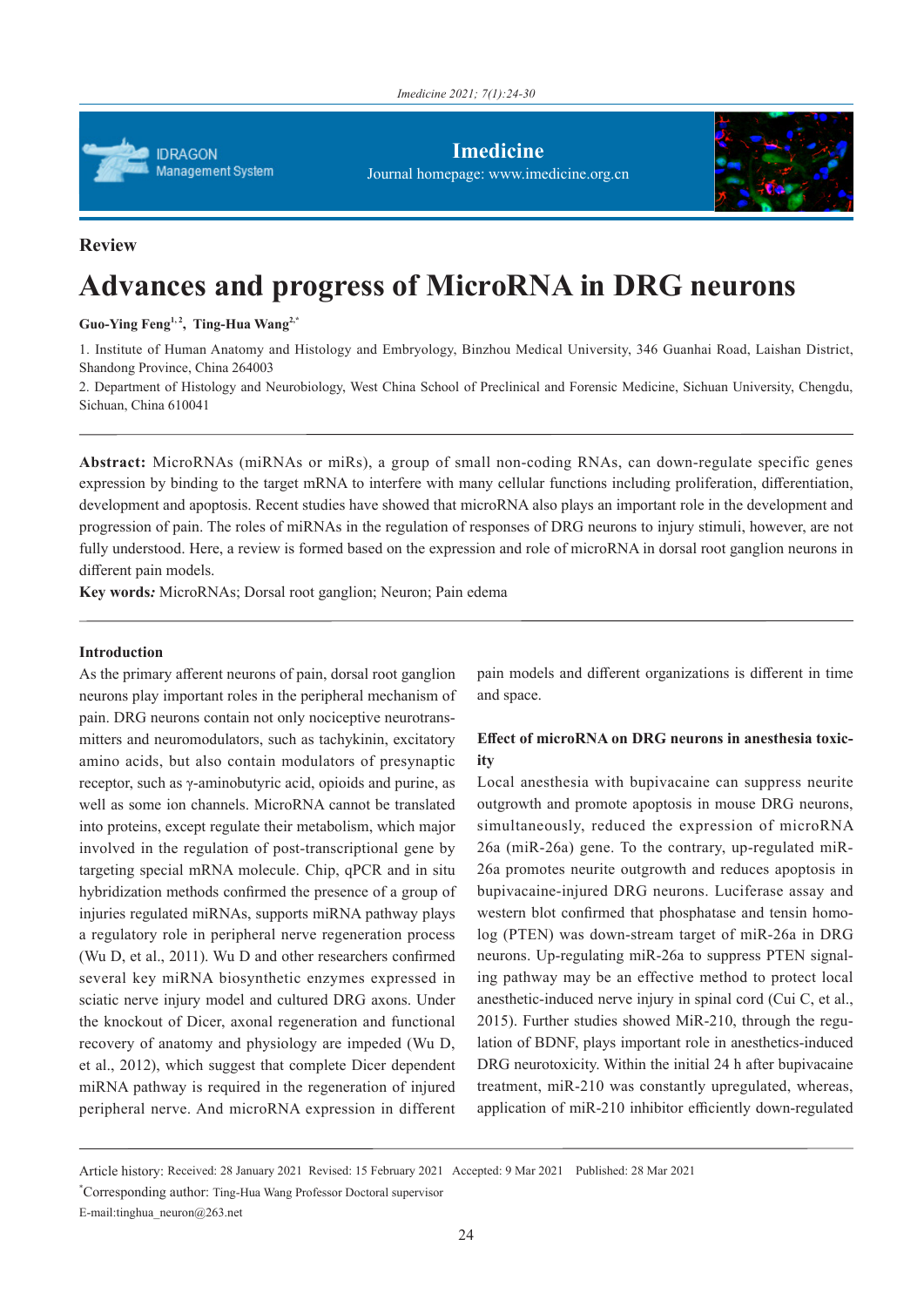endogenous miR-210, protected apoptosis and neurite retraction in bupivacaine damaged DRG neurons (Wang Y, et al., 2015).

#### **MicroRNA expression in DRG with sciatic nerve injury**

Microarray profiling indicated that 13 miRNAs were differentially expressed in rat DRGs (L4-L6) during the initial 7d period post sciatic nerve transection, and the expressions of miR-21 and miR-222 were continually increased over the time period. Over-expression of miR-21 and miR-222 inhibited cell apoptosis and enhanced cell viability in cultured DRG neurons. Tissue inhibitor of metalloproteinase 3 (TIMP3), a pro-apoptotic protein in various cancer cells, was identified as a common target of miR-21 and miR-222. All the results showed that miR-21 and miR-222 inhibited neuronal apoptosis at least partially through suppressing TIMP3 after peripheral nerve injury (Zhou S, et al., 2015).

# **MicroRNAs are involved in modulation of neural cells after peripheral nerve injury**

Strickland IT et al. also detected changes in 20 transcripts of miRNAs in L4 and L5 dorsal root expression after sciatic nerve transection ganglion, and miR-21 was up-regulated by 7-fold in the DRG, 7 days after axotomy. MiR-21 up-regulated could promote neurite outgrowth in dissociated rat DRG, and directly down-regulate expression of sprout 2 protein determined by western blot analysis and 3' untranslated region (UTR) luciferase assays (Strickland IT, et al., 2011). Zhou S et al. also showed 26 kinds of known miRNAs exhibited time dependent changes after sciatic nerve transection 0, 1, 4, 7 and 14 d in the L4-L6 DRGs by miRNAs chip. MiR-222 up-regulated promote neurite outgrowth, while it silenced by inhibitor can reduce neurite growth. And further knockdown experiments confirmed its direct target in DRG neurons is phosphatase and tensin homolog deleted on chromosome 10 (PTEN), a major inhibitor of nerve regeneration. Collectively, miR-222 might regulate the phosphorylation of cAMP response element binding protein (CREB) through PTEN, and c-Jun activation might enhance the miR-222 expression to regulate neurite outgrowth (Zhou S, et al., 2012). MiR-21 is an axotomy-induced miR-NA that enhance axon growth, and suggest that miRNAs are important players in regulating growth pathways following peripheral nerve injury. And find potential targets related to nerve regeneration through bioinformatic analysis. MiR-222 could regulate neurite outgrowth from DRG neurons by targeting PTEN. MiR-132, highly expressed on axons, knockdown reduced extension of cultured DRG axons, whereas overexpression increased extension. In the cut axons, miR-132 regulates Rasal (Ras GTPase activator) translation. MiR-132 expression in DRGs peaked in the period of maximum axon growth in vivo, consistent with its effect on axon growth, and suggesting a role as a developmental timer (Hancock ML, et al., 2014).

MiR-144, 145 and 214 were located in primary sensory neurons confirmed by in situ hybridization analysis, which were down-regulated after sciatic nerve transection. Robo2 and srGAP2 are the targets of miR-145 and miR-214. In cultured neurons, miR-145 inhibits axon growth through down-regulating Robo2. MiRNAs can mediate regeneration following injury associated with Slit-Robo-srGAP signal pathway (Zhang HY, et al., 2011).

Collectively, following sciatic nerve injury, miR-21, -222, -132 were up-regulated and as positively regulators on axonal growth respectively through their target genes TIMP3, PTEN and Rasal; contrast to miR-144,-145,-214, which were down-regulated and mediated the regeneration process after injury through Slit-Robo-srGAP pathway.

#### **Expression of microRNA in chronic neuropathic pain**

Norcini M et al. distinguished several miRs associated with chronic neuropathic pain through two different spared nerve injury (SNI) models: Sural-SNI and Tibial–SNI with various pain phenotypes. Both models induced strong mechanical allodynia, but only Sural-SNI rats maintained strong mechanical and cold allodynia, the same as previously reported. In contrast, Tibial-SNI rats recovered from mechanical allodynia and never developed cold allodynia. 7 miRs expressing in L3-L5 DRG, are high expressed in Tibial-SNI, and lower expressed in Sural-SNI, even four of them lower than sham group. Bioinformatics analysis showed that these miRs could affect the expression of some ion channels, and the increased 7 miRs may contribute to the recovery from neuropathic pain, whereas the decreased 4 miRs associated with attenuating neuropathic pain (Norcini M, et al., 2014). Chen HP et al. found that miR-96 could relieve neuropathic pain induced by condition chronic constriction sciatic nerve injury (CCI) model. MiR-96 expression was decreased in the ipsilateral DRG after peripheral nerve injury, while Nav1.3 was increased. Administration of miR-96 by intrathecal injection can inhibit the expression of Nav1.3 induced by the CCI. Also, miR-96 can inhibit the expression of Nav1.3 mRNA in cultured DRG neurons. So, miR-96 can take part in the regulation of neuropathic pain induced by CCI maybe through inhibiting the expression of Nav1.3 (Chen HP, et al., 2014).

Studies also found that miR-21 is sustained up-regulation in DRG after peripheral nerve injury. Following ligation of the specific L5 spinal nerve (SNL), miR-21 is sustained increase in injured DRG neurons, rather than in the DRG neurons around the injury. The expression of miR-21 also can be increased by administration of IL-1B through intrathecal in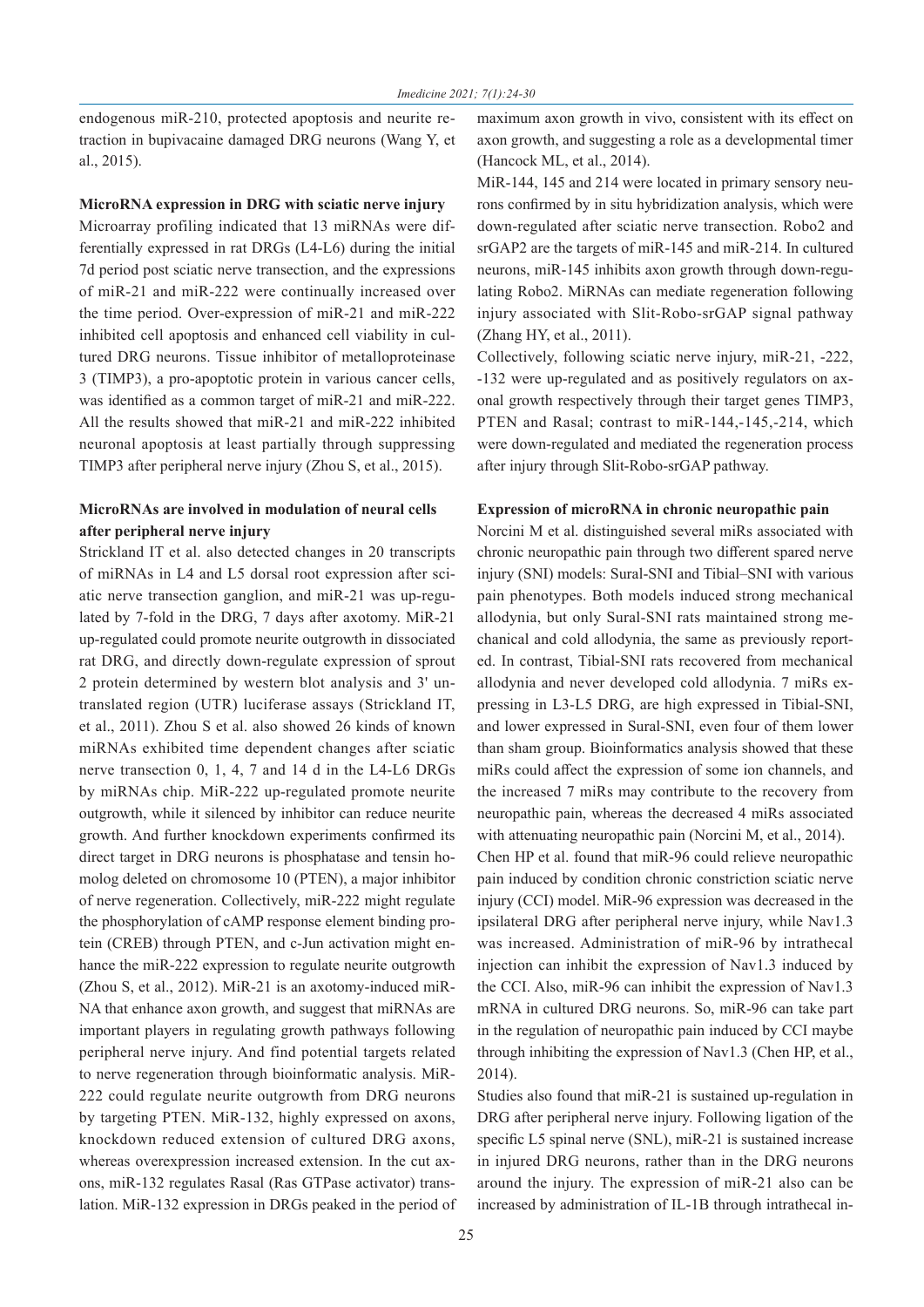jection, while intrathecal injection of miR-21 inhibitors can relieve mechanical pain and thermal pain. Neuropathic pain is closely associated with the specifically up-regulated miR-21 in injured DRG. Therefore, miR-21 and its regulating system can be used as targets for the treatment of chronic neuropathic pain through intrathecal injection (Sakai A, et al., 2013).

Sensory organ-specific microRNAs (miR-96, -182, and -183), highly expressed in adult rat DRG, are significantly reduced in the injured DRG neurons detected by QPCR. The distribution of microRNAs in DRG neurons is corresponding with the changes of stress granule (SG) protein and T-cell intracellular antigen 1 (TIA-1) (Aldrich BT, et al., 2009).

Expressions of miR-96, -182, -183 are significantly reduced, contrast to the increased Nav1.3 in DRG neurons with the occurence of neuropathic pain, while the increased miR 21 plays a role in pain relief.

# **The function of microRNAs in diabetic peripheral neuropathy**

Wang L et al. found that hyperglycemia could down-regulate the expression of miR-146a and up-regulate interleukin- 1 receptor-activated kinase (IRAK1) and tumor necrosis factor using a model of diabetic peripheral neuropathy (BKS.Cg $m+/+ \text{Lep(db)/J(db/db)}$  mice) and cultured DRG. They also found the release of inhibited neurotransmitters (enkephalins and GABA) from DRG mediated by gene transfer can reduce pain-related behavior, which is coinside with the level of Na (V) 1.7 protein (Chattopadhyay M, et al., 2012).

Up-regulated miR-146a can increase the survival of cultured DRG neurons under high glucose conditions, and the level of miR-146a was negative with the level of IRAK1 and receptor-associated factor 6 (TRAF6) in DRG. Sildenafil can increase the expression of miR-146a and decrease the levels of IRAK1 and TRAF6 in the DRG to treat diabetic peripheral neuropathy. Additionally, blocking miR-146a in vitro can terminate the protective effect of sildenafil and down-regulate the protein expressions of IRAK1 and TRAF6 of DRG in hyperglycemia. MiR-146a plays an important role in DRG neurons apoptosis induced by high glucose (Wang L, et al., 2014).

Zhang X and other researchers found the expression of miR-29b was down-regulated after STZ injection, over time, more pronounced reduction, which was associated with higher apoptosis rate and more severe edema of axon. Meanwhile, axonal regeneration gene is suppressed, and neurodegenerative gene is activated, which can be reversed by recovery the expression of miR-29b. The study suggests that miR-29, which can terminate the activation of Smad3, has protective effect on rat DRG with diabet disease (Zhang X, et al., 2014).

Down-regulated miR-146a and miR-29b reduce the inhibition on IRAK1, TNF and Smad3, and promoted apoptosis of neurons.

#### **MicroRNA expression in inflammatory pain model**

MiR-143 locates in the cytoplasm of cultured mouse DRG, and higher expresses in isolectin B4 (I-B4) isoform binding sensory neurons contrast to the I-B4 negative neurons by bead enrichment analysis. Combing with the peripheral inflammatory animal model (CFA injection) and nerve injury model (sciatic nerve transection), the expression of miR-143 is significantly decreased in the ipsilateral DRG after nerve injury or CFA injection.MiR-143 higher expressed in the I-B4-positive neurons and decreased in inflammatory conditions, but not decreased in the case of axotomy, can regulate selectively mRNA in different pain condition (Tam Tam S, et al., 2011).

MOR1, a major transcript of μ-opioid receptor (MOR) gene, plays a major role for opioid analgesics, and miR-134 locates in the 3'UTR of MOR1. There was a negative correlation between miR-134 and MOR1 in CFA induced chronic pain models, down-regulated miR-134 and up-regulated MOR1 appear in the same organization with inflammatory pain, showed by qPCR, in situ hybridization, immunohistochemistry and luciferase assay technologies. MOR1 was up-regulated in SH-SY5Y cells following miR-134 suppressed, which suggests MOR1 was the target of miR-134. MiR-134 involved in CFA-induced inflammatory pain by balancing MOR1 expression in DRG, and can be as potential therapeutic target for the treatment of neuropathic and inflammatory pain (Ni J, et al., 2013).

MiR-1 also expresses in DRG neurons, higher expresses in I-B4 negative DRG neurons compared with I-B4 positive ones, and plays a role in the outgrowth of neurite (Bastian I, et al., 2011).

Kusuda R et al. found the mature bodies of miR-1, -16 and -206 were expressed in DRG and spinal cord dorsal horn using qPCR technology. In CFA-induced inflammatory conditions, miRs-1 and -16 significantly reduced in the DRG, however, reduced miR-206 has a time-dependent manner. In contrast, these three miRNAs are up-regulated in the spinal cord dorsal horn. After partial sciatic nerve ligation, miR-1 and -206 were down-regulated in DRG, while there was no change in the dorsal horn of the spinal cord. On the other hand, after neurectomy, miR-1, -16 and 206 were increased in DRG and showed time-dependent manner, however, the expression of miR-1 in the spinal dorsal horn was significantly reduced. Acute toxic stimulation caused by capsaicin can increase the expressions of miR-1, -16 in DRG, while in the dorsal horn of spinal cord only high doses of capsaicin can decrease the expression of miR-206. This study demon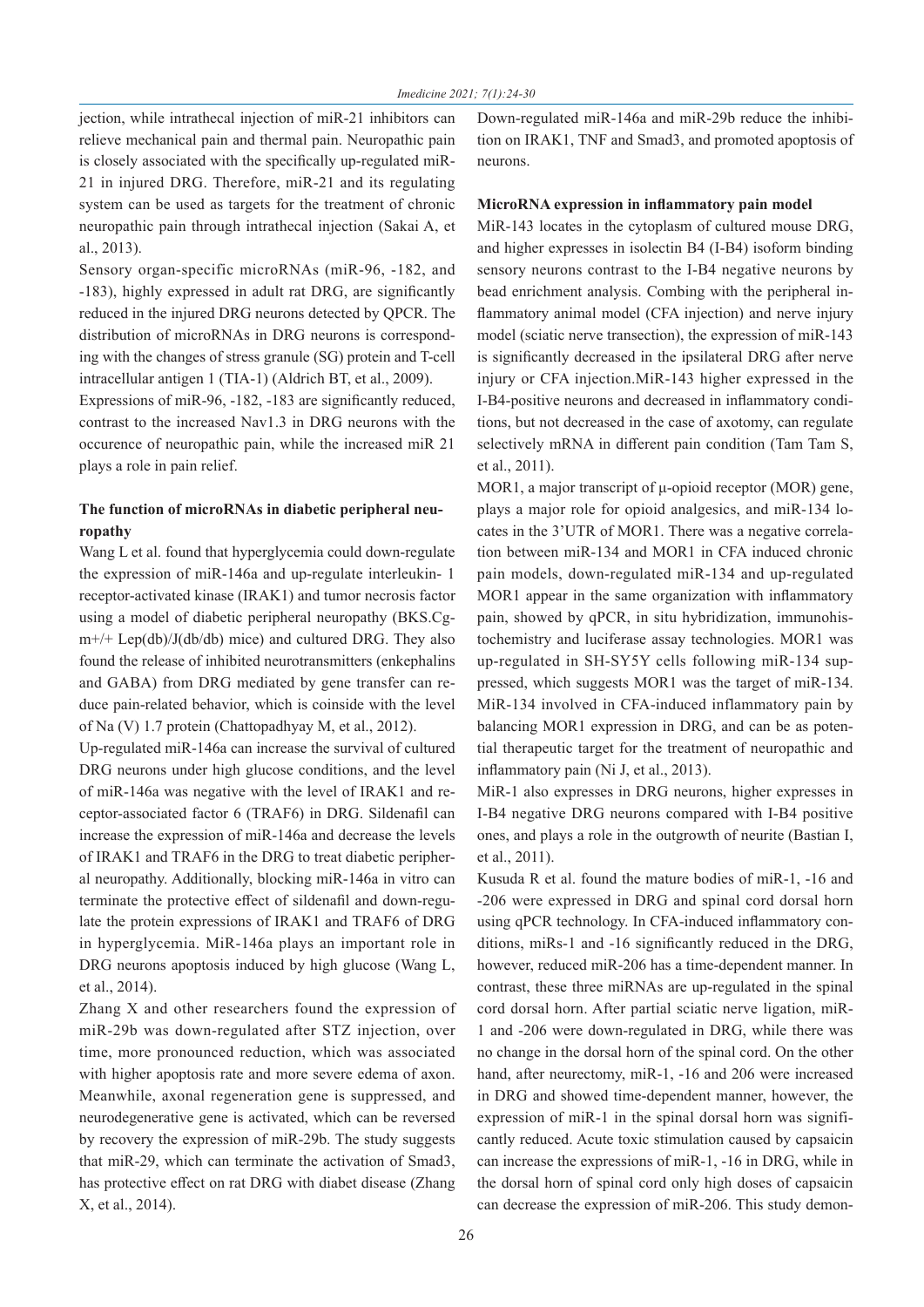strated miRNAs on DRG and spinal dorsal horn play different roles in different pain states and their expression in pain system showed specific not only in time and space but also in stimulate dependent (Kusuda R, et al., 2011).

#### **The role of microRNA in osteoarthritis-induced pain**

Knee osteoarthritis animal model established by transecting medial meniscus, is employed to assess the relationship between pathological changes and chronic joint pain through behavioral testing, histology and image analysis. MicroRNA microarray found that followed by OA pain, miR-146a and miR-183 were significantly decreased in DRG (L4/L5) and spinal dorsal horn associated with the raised inflammatory media. MiR-146a and miR-183 can effectively relieve OA joint pain, and regenerate cartilage around the knee (Li X, et al., 2013).

## **MiRNA expression pattern in DRG and muscle tissue after denervation in rats**

Denervation model is established using a non-compressible silicone rubber tube following by surgical decompression, to observe microRNA expression changes in neurons and muscle tissue with innervation.

About half of muscle tissue-specific miRNAs, miR-1 and miR-133a are down-regulated 3-6 months after crush injury, by using miRNA microarray and qPCR analysis, while one or three months followed decompressing, the expression of miR-1 and miR-133a did not change or decreased and there was no significantly difference in the expression of miR-206. The various expressions of miRNAs are showed in DRG and innervating muscle in crush neuropathy and denervated injury, and the epigenetic regulation is different (Rau CS, et al., 2010).

# **Role of extracellular microRNA in the occurrence of pain**

Park CK et al. reported that extracellular miRNAs can quickly activate nociceptive neurons through TLR-7 and TRPA1 ion channels. In DRG, miRNA-let-7b induces fast inward currents and action potentials, and requires GUU-GUGU motif, which occurs only in neurons co-express TLR7 and TRPA1, while terminated in mice lack of Tlr7 or Trpa1. Over-expressing TLR7/TRPV1 in DRG and HEK293 cells, a rapid spontaneous pain was triggered through TLR7 and TRPA1 after plantar injection of let-7b. After activation of neurons, let-7b is released from DRG, and let-7b inhibitors can reduce formalin-induced TRPA1 currents and spontaneous pain. Secreted extracellular miRNAs can be used as a new medium of pain in nociceptive neurons by activating TLR7/TRPA1 (Park CK, et al., 2014).

## **MicroRNA and remyelination**

Recently, researchers found that microRNAs play an important role in the development of oligodendrocytes, especially miRs-138, -219, -338, and -9 have been used as key factors in regulating oligodendrocyte development from oligodendrocyte precursor cells and other nodes about the formation of mature myelin. Many miRNA studies associated with myelinogenesis from oligodendrocytes have been used in central nervous system diseases (including multiple system sclerosis, ischemic stroke, spinal cord injury and ADLD) (Fitzpatrick JM, et al., 2015).

Viader A and his colleagues found 87 miRNAs were expressed in peripheral nerves of adult mice through miRNA expression profiles analysis on contused sciatic nerve distal end, among them 48 miRNAs exhibited dynamic changes following nerve injury, and most of them took participate in inhibiting Schwann cell differentiation and proliferation. Among of miRNAs expressed in adult mouse SCs cells, miR-34a and miR-140 are the regulators for SCs proliferation, differentiation and forming functional myelination. Wherein miR-34a cooperated with Notch1 and Ccnd1positive adjustment factors for dedifferentiation and proliferation, to control dynamic changes of SC cycle. In DRG and SCs co-cultured case, miR-140 acts on the transcription factor Egr2 (a major regulator of myelination) to regulate myelin formation. SC miRNAs are the main regulators in schwann cell regeneration after nerve injury (Viader A, et al., 2011).

## **The repair effect of microRNA after nerve injury**

There is only one report associated with microRNA138 and spinal cord injury, which was produced in our lab, we found that MiR-138 could promote neural plasticity by regulating vimentin and play an important role in the treatment of spinal cord injury (Qian BJ, et al., 2015). Another reported that miR-142-3p was a potential therapeutic target for the recovery of sensory function after spinal cord injury (Wang T, et al., 2015).

During in the critical period of development, neural network reconstruction is accompanied by changes of cell populations in the hypothalamus. MicroRNAs play an important role in regulating nerve function, including proliferation of neural stem cells, neuronal migration, maturation and integration into an appropriate loop, by adjusting different mRNA targets. MiR-138 was observed to play a role in cell proliferation and migration in cultured hypothalamus cells with E16-day chicken. Ectopic expression of MiR-138 enhances the migration of hypothalamus cells, but does not affect cell proliferation by inhibiting the expression of Reln (Kisliouk T, et al., 2013).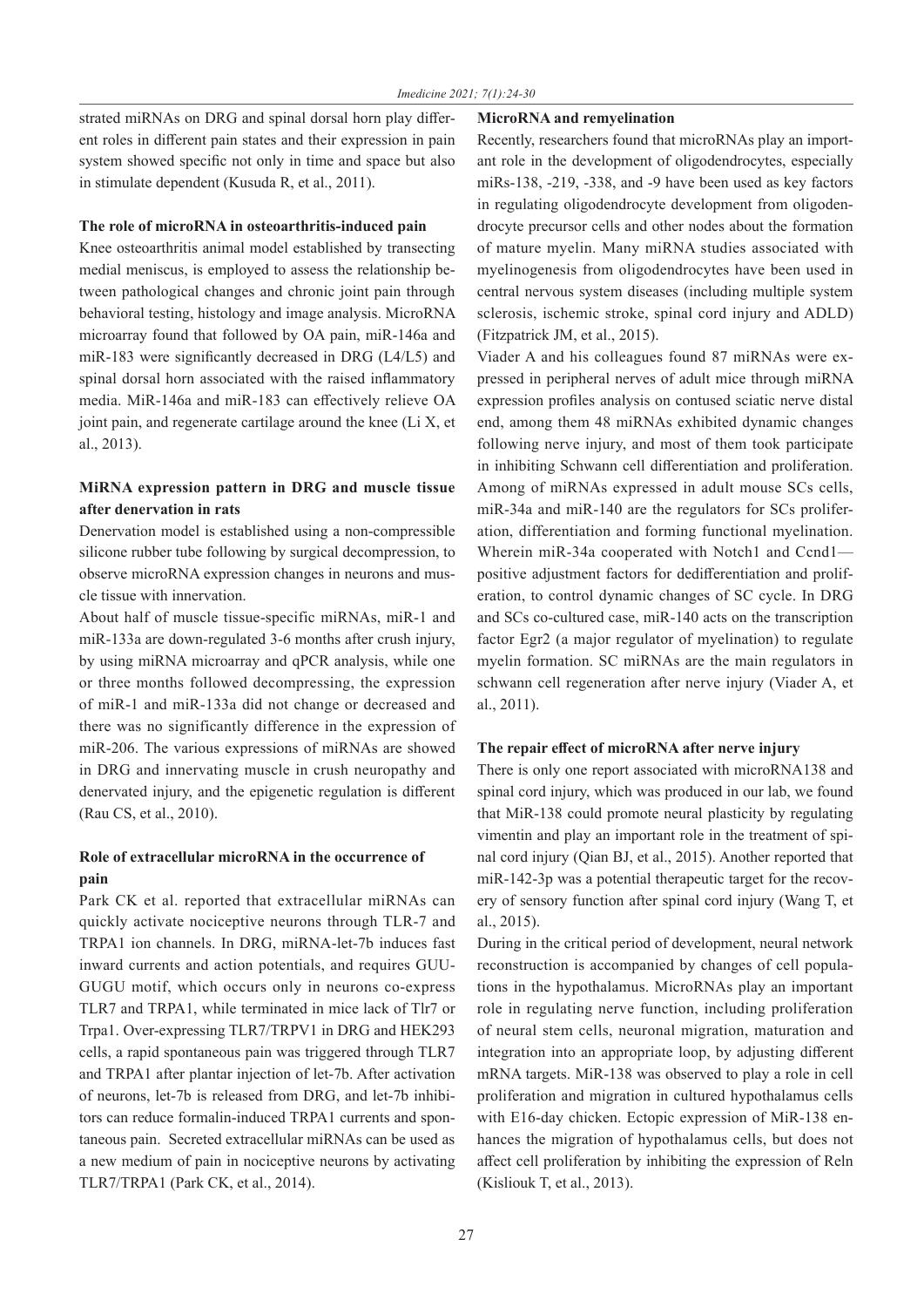## **The impact of microRNA on viral latency**

Comparing 15 died individuals with latent herpes virus infection by the immune response found that  $\alpha$  herpes virus dormant in the trigeminal ganglia associated with chronic inflammation, while in the dorsal root ganglia without chronic inflammation (Hüfner K, et al., 2006).

Application of siRNA is capable of specifically and effectively silencing the target gene of DRG and spinal cord in different pain models. Replication defective carrier of HSV can be effectively targeted DRG neurons, and be used to express shRNA and miRNA. The expression of HSV-mediated siRNA/miRNA in sensory neurons can last at least a week after a single injection. MiRNAs improve their safety. The use of miRNA-based vectors in sensory neurons can achieve gene silencing and improve their safty (Anesti AM, et al., 2010).

MiR-138, as a neuron-specific microRNA, can inhibit the expression of ICP0 (lytic gene expression of trans-acting factors). After cultured neurons infected with HSV-1 (M138) mutation, miR-138 target site on ICP0mRNA is destroyed, then the expressions of ICP0 and other cleaved proteins are increased. MiR-138, as a neuron factor, can inhibit the expression of HSV-1 lytic gene, promote the host survival and prolong the virus latency (Pan D, et al., 2014).

MiR-H6, a latency-associated micorRNA, cannot influence the establishment of viral latency and recurrence (Tang S, et al., 2011).

## **Conclusion**

The occurrence of pain alters the expression of proteins in DRG, so targeting some of these proteins could lead to successful treatments for sustained pain. MicroRNA majorly involves in the regulation of post-transcriptional genes, which can inhibit the translation of mRNA through complementary matching with 3'untranslated region of the mRNA molecule. During the development of pain, microRNAs play important roles in the process of occurrence or abirritation of pain by acting on the target proteins, whose expression varies in different stage and tissue during the occurrence of pain. To clarify the specific microRNA expression profiling under different pain states, has important clinical significance for the treatment of intractable pain.

## **Acknowledgements**

This project was supported by the Science and Technology Research Program for Colleges and Universities in Shandong Province, China (grant No.J11LF61).

## **Conflict Interests**

No conflict of interest

#### **References**

- Aldrich BT, Frakes EP, Kasuya J, Hammond DL, Kitamoto T. Changes in expression of sensory organ-specific microRNAs in rat dorsal root ganglia in association with mechanical hypersensitivity induced by spinal nerve ligation. Neuroscience. 2009 Dec 1;164(2):711-23.
- Anesti AM, Coffin RS. Delivery of RNA interference triggers to sensory neurons in vivo using herpes simplex virus. Expert Opin Biol Ther. 2010 Jan;10(1):89-103.
- Bastian I, Tam Tam S, Zhou XF, Kazenwadel J, Van der Hoek M, Michael MZ,Gibbins I, Haberberger RV. Differential expression of microRNA-1 in dorsal root ganglion neurons.Histochem Cell Biol. 2011 Jan;135(1):37-45.
- Chattopadhyay M, Zhou Z, Hao S, Mata M, Fink DJ. Reduction of voltage gated sodium channel protein in DRG by vector mediated miRNA reduces pain in rats with painful diabetic neuropathy. Mol Pain. 2012 Mar 22;8:17.
- Chen HP, Zhou W, Kang LM, Yan H, Zhang L, Xu BH, Cai WH. Intrathecal miR-96 inhibits Nav1.3 expression and alleviates neuropathic pain in rat following chronic construction injury. Neurochem Res. 2014 Jan;39(1):76-83.
- Cui C, Xu G, Qiu J, Fan X. Up-regulation of miR-26a promotes neurite outgrowth and ameliorates apoptosis by inhibiting PTEN in bupivacaine injured mouse dorsal root ganglia. Cell Biol Int. 2015 Aug;39(8):933-42.
- Fitzpatrick JM, Anderson RC, McDermott KW. MicroR-NA: Key regulators of oligodendrocyte development and pathobiology. Int J Biochem Cell Biol. 2015 Aug;65:134-8.
- Hancock ML, Preitner N, Quan J, Flanagan JG.MicroR-NA-132 is enriched in developing axons, locally regulates Rasa1 mRNA, and promotes axon extension. J Neurosci. 2014 Jan 1;34(1):66-78.
- Hüfner K, Derfuss T, Herberger S, Sunami K, Russell S, Sinicina I, Arbusow V, Strupp M, Brandt T, Theil D. Latency of alpha-herpes viruses is accompanied by a chronic inflammation in human trigeminal ganglia but not in dorsal root ganglia. J Neuropathol Exp Neurol. 2006 Oct;65(10):1022-30.
- Kisliouk T, Meiri N. MiR-138 promotes the migration of cultured chicken embryonic hypothalamic cells by targeting reelin. Neuroscience. 2013 May 15;238:114-24.
- Kusuda R, Cadetti F, Ravanelli MI, Sousa TA, Zanon S, De Lucca FL, Lucas G. Differential expression of microR-NAs in mouse pain models. Mol Pain. 2011 Mar 7;7:17.
- Li X, Kroin JS, Kc R, Gibson G, Chen D, Corbett GT, Pahan K, Fayyaz S, Kim JS,van Wijnen AJ, Suh J, Kim SG, Im HJ. Altered spinal microRNA-146a and the mi-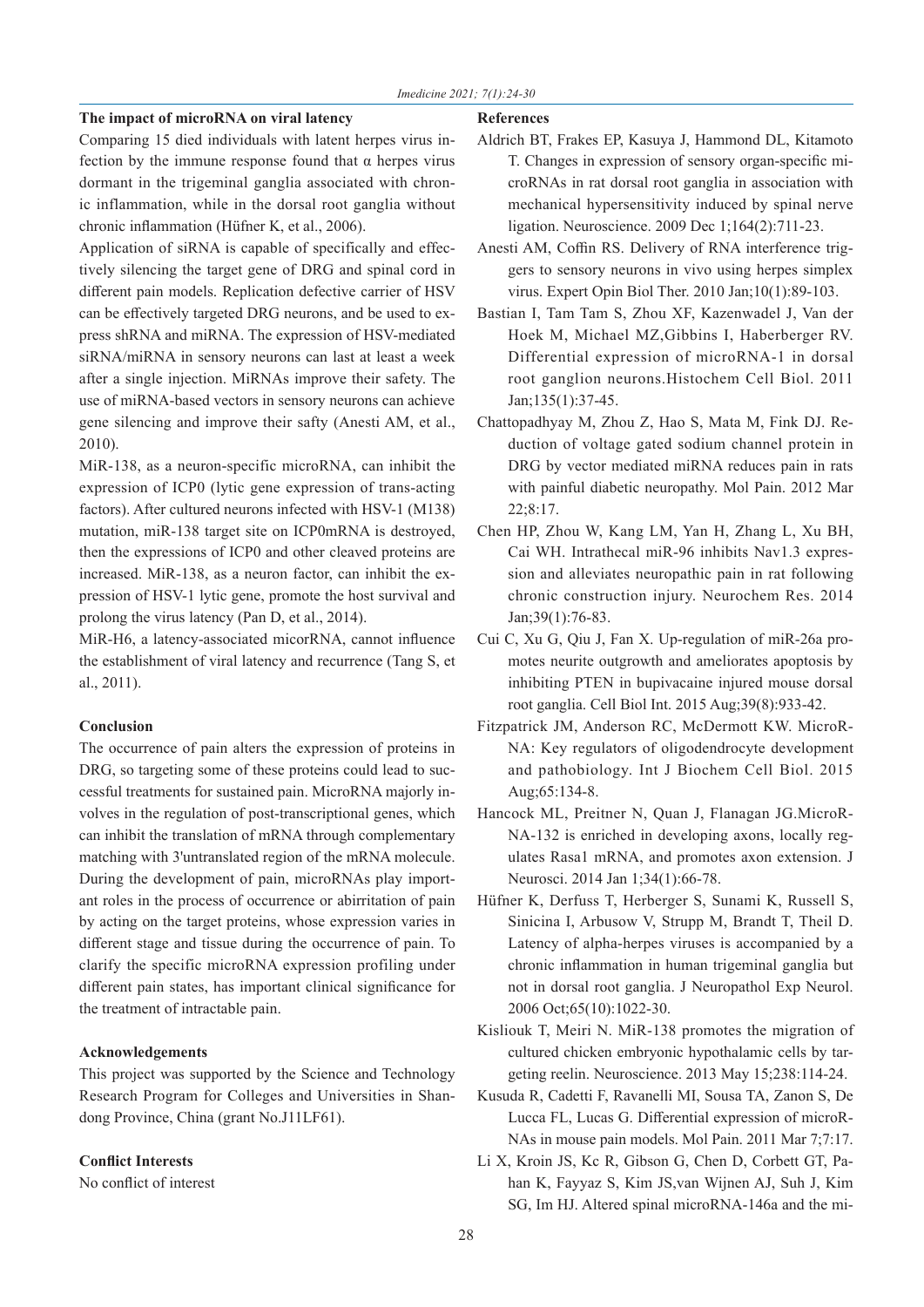croRNA-183 cluster contribute toosteoarthritic pain in knee joints. J Bone Miner Res. 2013 Dec;28(12):2512- 22.

- Ni J, Gao Y, Gong S, Guo S, Hisamitsu T, Jiang X. Regulation of μ-opioid type 1 receptors by microRNA134 in dorsal root ganglion neurons following peripheral inflammation. Eur J Pain. 2013 Mar;17(3):313-23.
- Norcini M, Sideris A, Martin Hernandez LA, Zhang J, Blanck TJ,Recio-Pinto E. An approach to identify microRNAs involved in neuropathic pain following a peripheral nerve injury. Front Neurosci. 2014 Aug 29;8:266.
- Pan D, Flores O, Umbach JL, Pesola JM, Bentley P, Rosato PC, Leib DA, Cullen BR, Coen DM. A neuron-specific host microRNA targets herpes simplex virus-1 ICP0 expression and promotes latency. Cell Host Microbe. 2014 Apr 9;15(4):446-56.
- Park CK, Xu ZZ, Berta T, Han Q, Chen G, Liu XJ, Ji RR. Extracellular microRNAs activate nociceptor neurons to elicit pain via TLR7 andTRPA1. Neuron. 2014 Apr 2;82(1):47-54.
- Qian BJ, You L, Shang FF, Liu J, Dai P, Lin N, He M, Liu R, Zhang Y, Xu Y, Zhang YH, Wang TH. Vimentin regulates neuroplasticity in transected spinal cord rats associated with micRNA138. Mol Neurobiol. 2015 Apr;51(2):437-47.
- Rau CS, Jeng JC, Jeng SF, Lu TH, Chen YC, Liliang PC, Wu CJ, Lin CJ, Hsieh CH. Entrapment neuropathy results in different microRNA expression patterns from denervation injury in rats. BMC Musculoskelet Disord. 2010 Aug 12;11:181.
- Sakai A, Suzuki H. Nerve injury-induced upregulation of miR-21 in the primary sensory neuronscontributes to neuropathic pain in rats. Biochem Biophys Res Commun. 2013 May 31;435(2):176-81.
- Strickland IT, Richards L, Holmes FE, Wynick D, Uney JB, Wong LF.Axotomy-induced miR-21 promotes axon growth in adult dorsal root ganglion neurons. PLoS One. 2011;6(8):e23423.
- Tam Tam S, Bastian I, Zhou XF, Vander Hoek M, Michael MZ, Gibbins IL,Haberberger RV. MicroRNA-143 expression in dorsal root ganglion neurons. Cell Tissue Res. 2011 Nov;346(2):163-73.
- Tang S, Bertke AS, Patel A, Margolis TP, Krause PR. Herpes simplex virus 2 microRNA miR-H6 is a novel latency-associated transcript-associated microRNA, but reduction of its expression does not influence the estab-

lishment of viral latency or the recurrence phenotype. J Virol. 2011 May;85(9):4501-9.

- Viader A, Chang LW, Fahrner T, Nagarajan R, Milbrandt J. MicroRNAs modulate Schwann cell response to nerve injury by reinforcing transcriptional silencing of dedifferentiation-related genes. J Neurosci. 2011 Nov 30;31(48):17358-69.
- Wang L, Chopp M, Szalad A, Zhang Y, Wang X, Zhang RL, LiuXS, Jia L, Zhang ZG.The role of miR-146a in dorsal root ganglia neurons of experimental diabeticperipheral neuropathy. Neuroscience. 2014 Feb 14;259:155-63.
- Wang T, Yuan W, Liu Y, Zhang Y, Wang Z, Chen X, Feng S, Xiu Y, Li W. miR-142-3p is a Potential Therapeutic Target for Sensory Function Recovery of Spinal Cord Injury. Med Sci Monit. 2015 Aug 28;21:2553-6.
- Wang Y, Ni H, Zhang W, Wang X, Zhang H. Downregulation of miR-210 protected bupivacaine-induced neurotoxicity in dorsal root ganglion. Exp Brain Res. 2015 Dec 26. [Epub ahead of print]
- Wu D, Raafat A, Pak E, Clemens S, Murashov AK. Dicer-microRNA pathway is critical for peripheral nerve regeneration and functional recovery in vivo and regenerative axonogenesis in vitro. Exp Neurol. 2012 Jan;233(1):555-65.
- Wu D, Raafat M, Pak E, Hammond S, Murashov AK. MicroRNA machinery responds to peripheral nerve lesion in an injury-regulated pattern. Neuroscience. 2011 Sep 8;190:386-97.
- Zhang HY, Zheng SJ, Zhao JH, Zhao W, Zheng LF, Zhao D, Li JM, Zhang XF, ChenZB, Yi XN. MicroRNAs 144, 145, and 214 are down-regulated in primary neurons responding to sciatic nerve transection. Brain Res. 2011 Apr 6;1383:62-70.
- Zhang X, Gong X, Han S, Zhang Y.MiR-29b protects dorsal root ganglia neurons from diabetic rat.Cell Biochem Biophys. 2014 Nov;70(2):1105-11.
- Zhou S, Shen D, Wang Y, Gong L, Tang X, Yu B, Gu X, Ding F. microRNA-222 targeting PTEN promotes neurite outgrowth from adult dorsal root ganglion neurons following sciatic nerve transection. PLoS One. 2012;7(9):e44768.
- Zhou S, Zhang S, Wang Y, Yi S, Zhao L, Tang X, Yu B, GuX, Ding F. MiR-21 and miR-222 inhibit apoptosis of adult dorsal root ganglion neurons by repressing TIMP3 following sciatic nerve injury. Neurosci Lett. 2015 Jan 23;586:43-9.